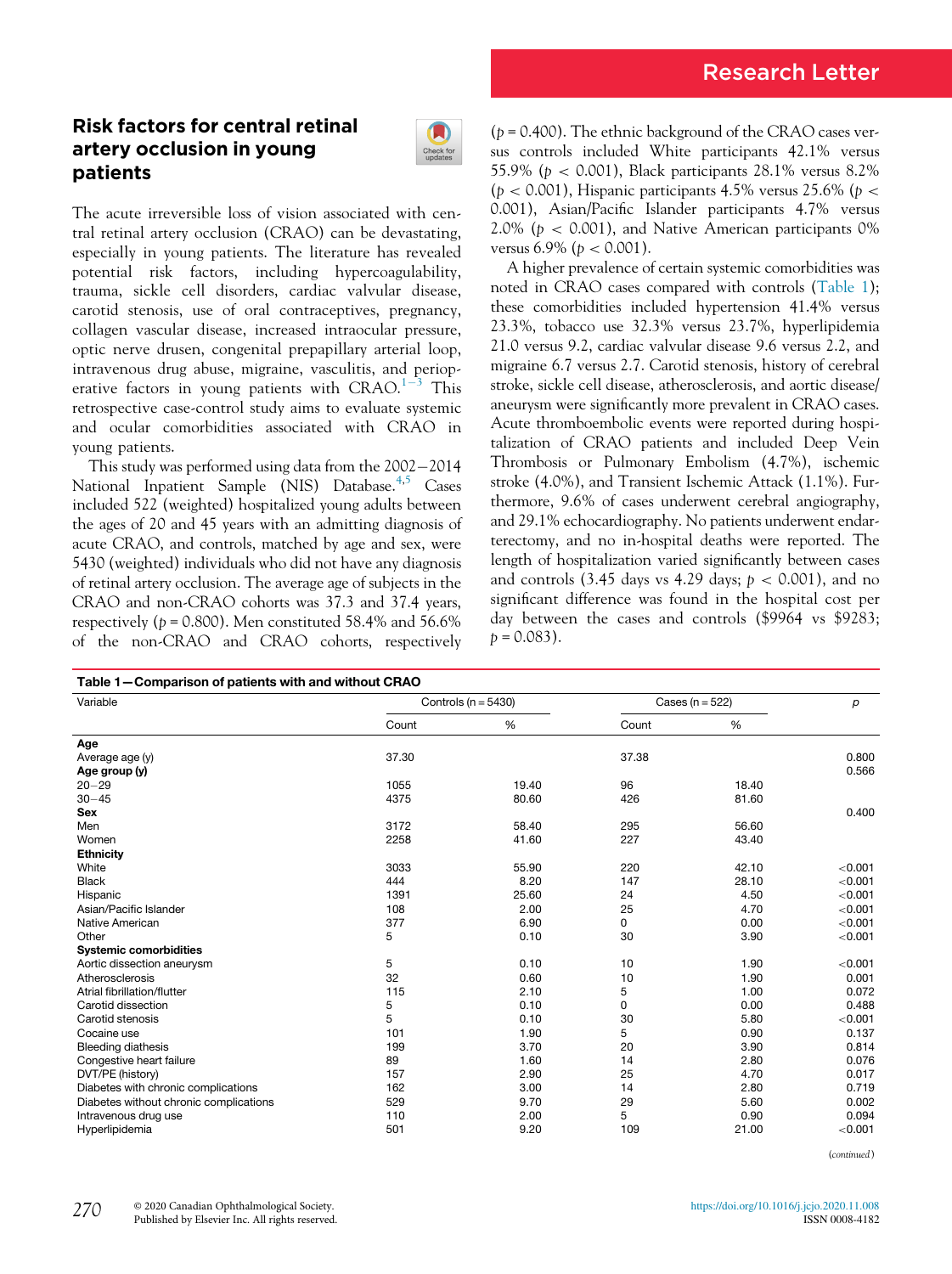#### Research Letter

#### Table 1—Continued

| Variable                                             | Controls ( $n = 5430$ ) |       | Cases ( $n = 522$ ) |       | р       |
|------------------------------------------------------|-------------------------|-------|---------------------|-------|---------|
|                                                      | Count                   | %     | Count               | $\%$  |         |
| Primary hypercoagulable state                        | 19                      | 0.30  | 25                  | 4.90  | < 0.001 |
| Hypertension                                         | 1267                    | 23.30 | 214                 | 41.40 | < 0.001 |
| Leukemia                                             | 63                      | 1.20  | 0                   | 0.00  | 0.013   |
| Non-Hodgkin lymphoma                                 | 29                      | 0.50  | 0                   | 0.00  | 0.094   |
| Migraine                                             | 149                     | 2.70  | 35                  | 6.70  | < 0.001 |
| Obesity                                              | 498                     | 9.20  | 60                  | 11.50 | 0.072   |
| Pregnancy                                            | 14                      | 0.30  | 0                   | 0.00  | 0.245   |
| Pseudotumour cerebri                                 | 10                      | 0.20  | 0                   | 0.00  | 0.326   |
| Rheumatoid arthritis/collagen vascular diseases      | 71                      | 1.30  | 4                   | 0.90  | 0.299   |
| Sickle cell disease trait                            | 43                      | 0.80  | 9                   | 1.80  | 0.029   |
| Stroke (history)                                     | 43                      | 0.80  | 19                  | 3.70  | < 0.001 |
| Syphilis                                             | 10                      | 0.20  | 9                   | 1.80  | < 0.001 |
| Systemic vasculitides                                | $\Omega$                | 0.00  | 5                   | 0.90  | < 0.001 |
| Tobacco use                                          | 1288                    | 23.70 | 169                 | 32.30 | < 0.001 |
| Cardiac valve disease                                | 120                     | 2.20  | 50                  | 9.60  | < 0.001 |
| Glaucoma with NVG                                    | 4                       | 0.10  | 10                  | 1.80  | < 0.001 |
| In-hospital complications                            |                         |       |                     |       |         |
| DVT/PE (acute)                                       | 211                     | 3.90  | 25                  | 4.70  | 0.317   |
| Myocardial infarction (acute)                        | 43                      | 0.80  | 0                   | 0.00  | 0.041   |
| Ischemic stroke                                      | 5                       | 0.10  | 21                  | 4.00  | < 0.001 |
| Hemorrhagic stroke                                   | 10                      | 0.20  | 0                   | 0.00  | 0.326   |
| Transient ischemic attack                            | 19                      | 0.40  | 6                   | 1.10  | 0.007   |
| Systemic venous thrombosis                           | 52                      | 1.00  | 13                  | 2.50  | 0.001   |
| In-hospital procedures                               |                         |       |                     |       |         |
| Cerebral angiography                                 | 44                      | 0.80  | 50                  | 9.60  | < 0.001 |
| Carotid ultrasound                                   | 0                       | 0.00  | 15                  | 2.80  | < 0.001 |
| Echocardiography                                     | 48                      | 0.90  | 152                 | 29.10 | < 0.001 |
| <b>Medication</b>                                    |                         |       |                     |       |         |
| Anticoagulation                                      | 122                     | 2.30  | 30                  | 5.70  | < 0.001 |
| Antiplatelet                                         | 14                      | 0.30  | 0                   | 0.00  | 0.245   |
| Aspirin                                              | 59                      | 1.10  | 4                   | 0.80  | 0.495   |
| <b>Hospital course</b>                               |                         |       |                     |       |         |
| Mean length of stay (days)                           | 4.29                    |       | 3.45                |       | < 0.001 |
| Mean cost per day (dollars)                          | 9283                    |       | 9964                |       | 0.083   |
| Died during hospitalization                          | 19                      | 0.40  | 0                   | 0.00  | 0.176   |
| DVT = Deep Vein Thrombosis. PE = Pulmonary Embolism. |                         |       |                     |       |         |

Comorbidities that significantly increased the risk of CRAO included systemic vasculitides (Odds Ratio (OR) = 164.68), carotid stenosis (OR =  $61.66$ ), glaucoma (OR =  $26.48$ ), hypercoagulable state ( $OR = 14.82$ ), syphilis ( $OR = 5.40$ ), cardiac valve disease ( $OR = 3.36$ ), migraine ( $OR = 3.14$ ), and hypertension (OR =  $1.97$ ) ([Table 2\)](#page-1-0).

Recent evidence suggests that cerebrovascular accidents may occur within a month of acute CRAO in up to 25% of cases; the American Heart Association and American Academy of Ophthalmology recommend that, irrespective of age, all of these patients should undergo urgent stroke work-up.[6](#page-2-3) This study showed that a myriad of systemic conditions and glaucoma are risk factors for acute CRAO in young adults.

Because the present study uses a national database, it is retrospective in nature, and one cannot determine causality.

<span id="page-1-0"></span>

| Table 2-Results of regression analysis |                        |         |                       |         |
|----------------------------------------|------------------------|---------|-----------------------|---------|
| Variable                               | Univariable            | р       | Multivariable         | $p^*$   |
| Age group (y)                          |                        |         |                       |         |
| $20 - 29$                              | 1.00                   | Ref     | 1.00                  | Ref     |
| $30 - 45$                              | $1.06(0.84 - 1.34)$    | 0.597   |                       |         |
| <b>Sex</b>                             |                        |         |                       |         |
| Women                                  | 1.00                   | Ref     |                       |         |
| Men                                    | $1.08(0.90 - 1.29)$    | 0.413   |                       |         |
| <b>Ethnicity</b>                       |                        |         |                       |         |
| White                                  | 1.00                   | Ref     |                       |         |
| <b>Black</b>                           | $4.39(3.54 - 5.44)$    | < 0.001 | $3.56(2.77 - 4.56)$   | < 0.001 |
| Hispanic                               | $0.14(0.09 - 0.21)$    | < 0.001 | $0.23(0.15 - 0.36)$   | < 0.001 |
| Asian/Pacific Islander                 | $2.47(1.58 - 3.86)$    | < 0.001 | $2.86(1.78 - 4.59)$   | < 0.001 |
| Native American                        | $0.01(0.00 - 0.21)$    | < 0.001 | $0.02(0.00 - 0.35)$   | 0.007   |
| Other                                  | 40.93 (15.55 - 107.71) | < 0.001 | 50.67 (18.96 - 135.4) | < 0.001 |
| <b>Systemic comorbidities</b>          |                        |         |                       |         |
| Aortic dissection aneurysm             | 19.92 (6.75 - 58.81)   | < 0.001 | $4.55(1.07 - 19.41)$  | 0.041   |
| Atherosclerosis                        | $3.38(1.65 - 6.91)$    | < 0.001 | $3.06(1.20 - 7.76)$   | 0.019   |
| Atrial fibrillation flutter            | $0.49(0.21 - 1.16)$    | 0.106   |                       |         |

(continued)